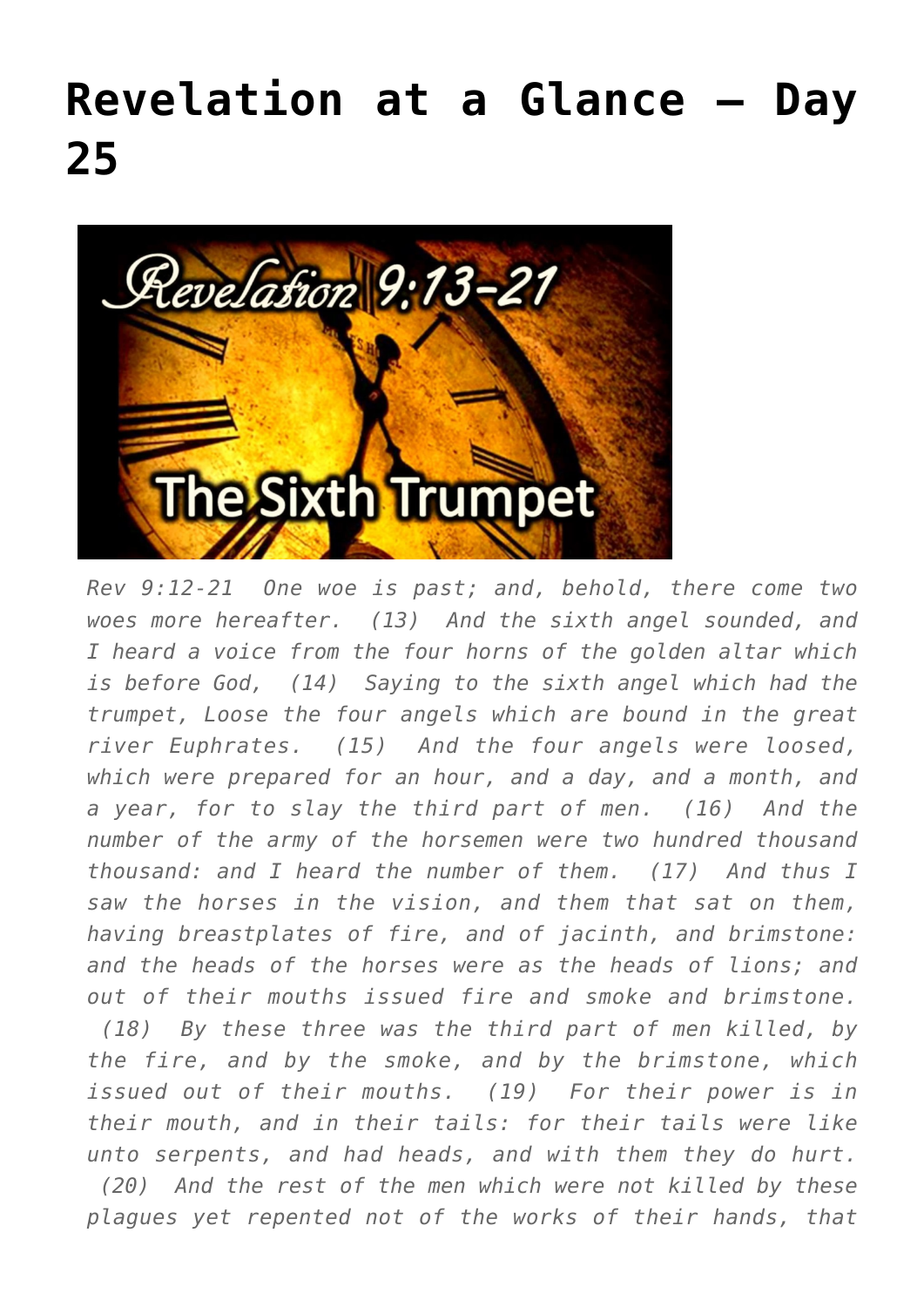*they should not worship devils, and idols of gold, and silver, and brass, and stone, and of wood: which neither can see, nor hear, nor walk: (21) Neither repented they of their murders, nor of their sorceries, nor of their fornication, nor of their thefts.*

It's a beautiful new day and the warmth of summer feels so good. We had a harsh winter in our area and the sunlight is welcomed! It is easier to get chores done or simply enjoy nature when the sun is shining brightly, don't you think? When dark clouds come, people tend to go indoors and try to comfort themselves with a hot beverage or curl up with a good book. It's a known medical fact that a lack of sunshine can cause SAD (Seasonal Affective Disorder) in some people. They become depressed and have a hard time to cope. A light source or daylight lamps can help them to overcome this disorder. Not only does the lack of sun affect their mood, it also affects their health. The sun provides vitamin D and is needed to prevent breast cancer and many other illnesses. But think for a moment about the Light of the world, Jesus Christ. When His light shines in our hearts and we are born again, we receive eternal life (John 3:16).

I wonder what it will be like for people living in the Tribulation period? Will some live in comfort while the judgments are occurring? I don't think so. Revelation 3:10 tells us that these judgments will come to *all the world*. This particular judgment is going to deplete the number of people on earth like nothing we've ever seen. The Illuminati's goal has been to decrease the population so the earth can last longer to sustain those who remain. They will rejoice at this decrease.

The demons (four fallen angels) depicted here come from the Euphrates River. This is located in modern day Iraq. For a little bit of background on this river: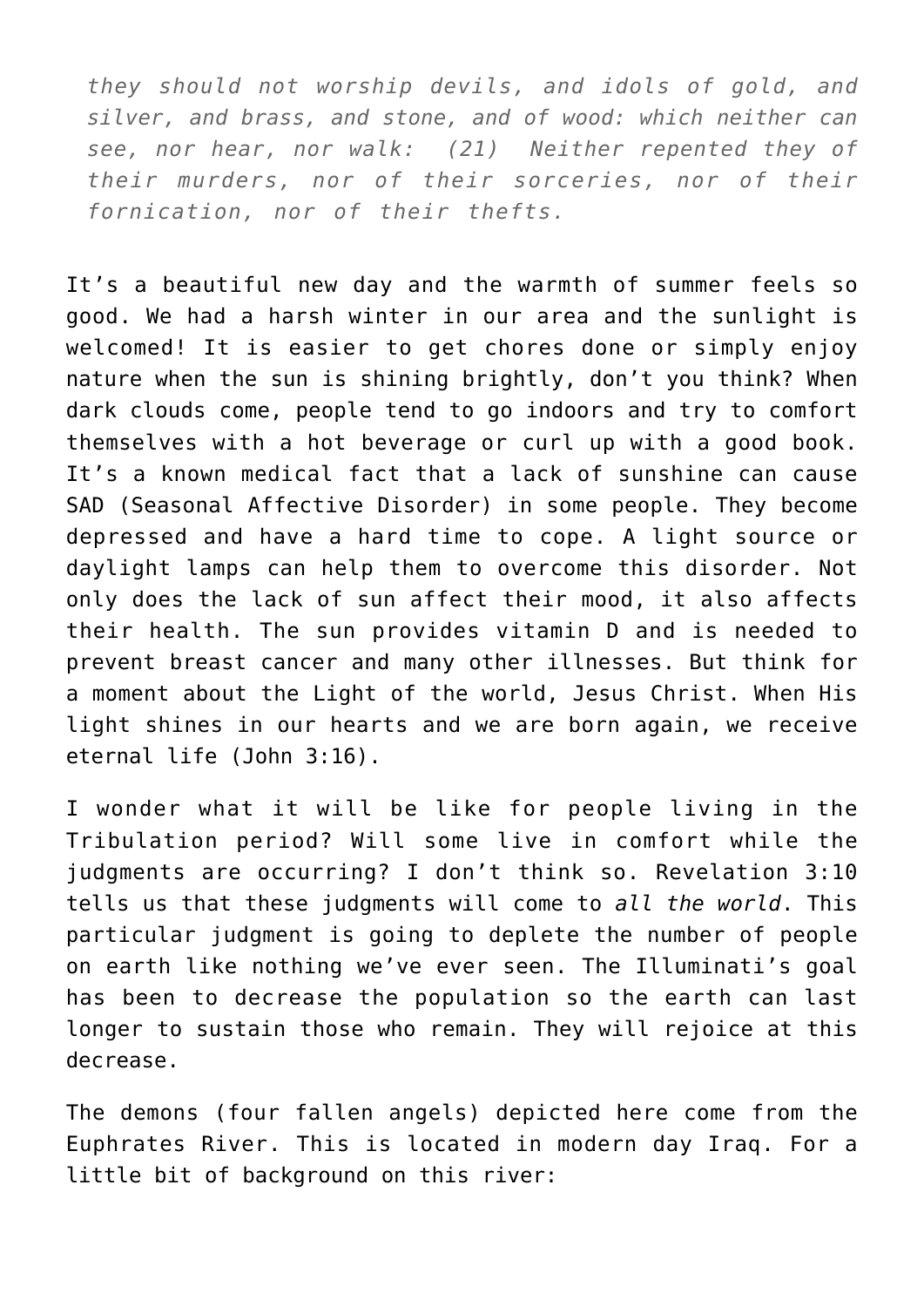- Genesis 2:10-14, there were four rivers coming out of the Garden of Eden. The Euphrates was one of those rivers.
- Babylon was the dwelling place of demons and was located in modern day Iraq.
- The Tower of Babel was a place for worshipping the stars, moon and heavenly hosts.
- All occult worship of today began their history in Babylon and its effects are *very* much still present there and all over the world.

Let's focus on the population for a bit. One third of mankind dies from the demons' actions in this judgment. Let's take into account the number of those who are raptured prior to the Tribulation; then one fourth of the population is destroyed in the Fourth Seal, which is approximately two billion people taken out. The Fifth Seal reveals deaths of believers but there is no exact number specified in Scripture. That leaves a little under six billion people at this point. Next comes the Sixth Trumpet which will destroy a third of what's left of earth's population. Friend, that means that from the Rapture to this point, the earth will lose half of its population! That leaves four billion people and we are only mid way through the Tribulation! Those who were not killed still do not repent of their murders, sorceries, fornication or theft!

Revelation 9:16 reveals that an army of 200 million comes to the scene. To put this number into perspective, all of Word War II consisted of 70 million men in all world-wide forces combined! China boasted of having an army of 200,million in 1965. Was that boast prophecy? Who knows! But these 200 million could also be demons, or people possessed by demonic principles.

Moving on to Revelation 9:20-21, we see that those who have not been killed by the judgments thus far, were unrepentant people! If you search for the words "repent and repented," you will find that they are found more times here in the Book of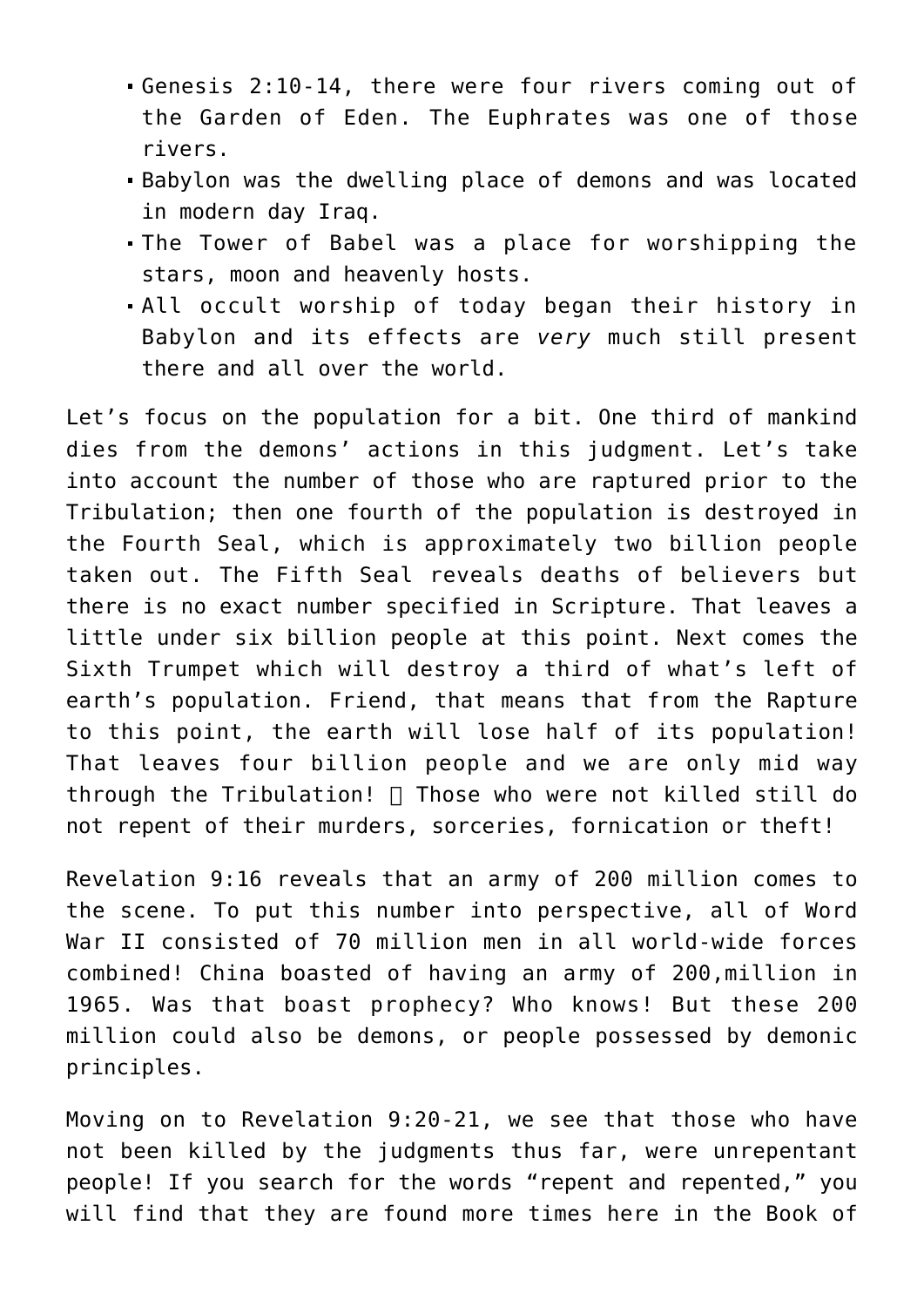Revelation than any other book in the Bible. God in His mercy keeps reaching out to them giving them every opportunity to repent. In these verses, the people would not repent of worshiping devils and idols, murder, sorcery, fornication or theft. It's interesting to note, the word sorceries occurs three times in the New Testament: twice in Revelation and once in Acts 8:11. The two times it is used in Revelation, it refers to "pharmakeia." (Revelation 9:21, Revelation 18:23) This is where we get our English term "pharmacy."

Sorceries in Greek is:

*pharmakeia far-mak-i'-ah From G5332; medication ("pharmacy"), that is, (by extension) magic (literal or figurative): – sorcery, witchcraft.*

*Strong's Exhaustive Concordance*

## But when it is used in Acts 8:11, it refers to magic:

*mageia mag-i'-ah From G3096; "magic": – sorcery.*

*Strong's Exhaustive Concordance*

The word"mageia" would have been used in Revelation if it was referring to simply sorcery or magic. However, the word "pharmakeia" is used for those verses during the Tribulation. It stands to reason that drugs of some kind will be a big part of the world, whether that is for recreational use, medicinal purposes, or even vaccinations to "contain" the people. But because it is used in conjunction with these other sins (idol worship, murders, fornication and theft), I believe drugs are used to *enhance* these sins. We see the legalization of "lesser" drugs (like marijuana) occurring in our country. Oregon has legalized harder substances in small amounts, for